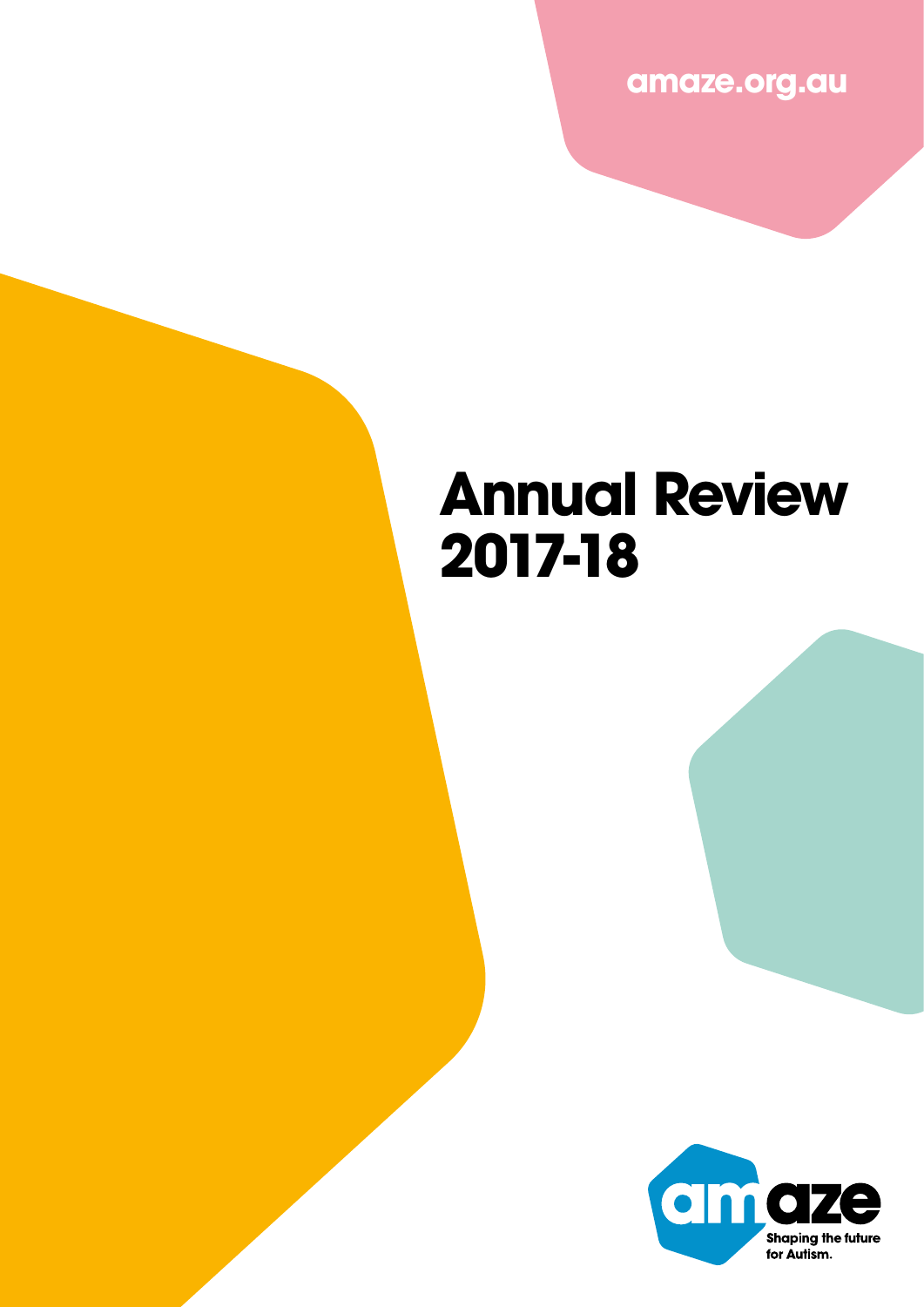# **A message from the Chair**

It is an enormous privilege to be the Chair of the Board of Amaze and I have been greatly inspired this year by the skill and dedication of our staff, our board members and active autism community network. My association with Amaze, and previously with Autism Victoria, goes back many years, but I cannot remember a time when our community has had such a clear focus and been able to work together so effectively.

This year's considerable output is underpinned by a focussed and transparent strategic plan, endorsed by the Board in December 2017, which contains 20 new performance measures to track our progress and achievements towards our 25 year social impact aspiration. This ambitious plan sets a roadmap for Amaze to create generational change needed to make Australia truly inclusive for autistic people.

Our ground breaking *Community Attitudes* research revealed 98% of Australians have heard of autism – the time of awareness raising is well and truly over; Amaze has now turned our focus to building understanding, engagement and acceptance to address the inequality and barriers to participation experienced by autistic people every day.

Through our information and education programs, through the expansion of autism friendly events and activities across our state, and by using our strong voice to advocate to governments of all persuasions, we are seeing significant positive change in the way autism is viewed and understood.

I would like to take this opportunity to thank departing Amaze Chair Shannon Eeles and other board members Sandra Jones, Vic Rajah and Ryan Brown for their dedication and passion. I also welcome new member, Jason Coonan – and the continued involvement of Nicole Rinehart, who was re-elected to the Board this year.

Amaze is more committed than ever to placing autistic people and their families and the centre of our work. I know that when we listen to and work with our community, the future will indeed be amazing.

Judy M Brewer AO

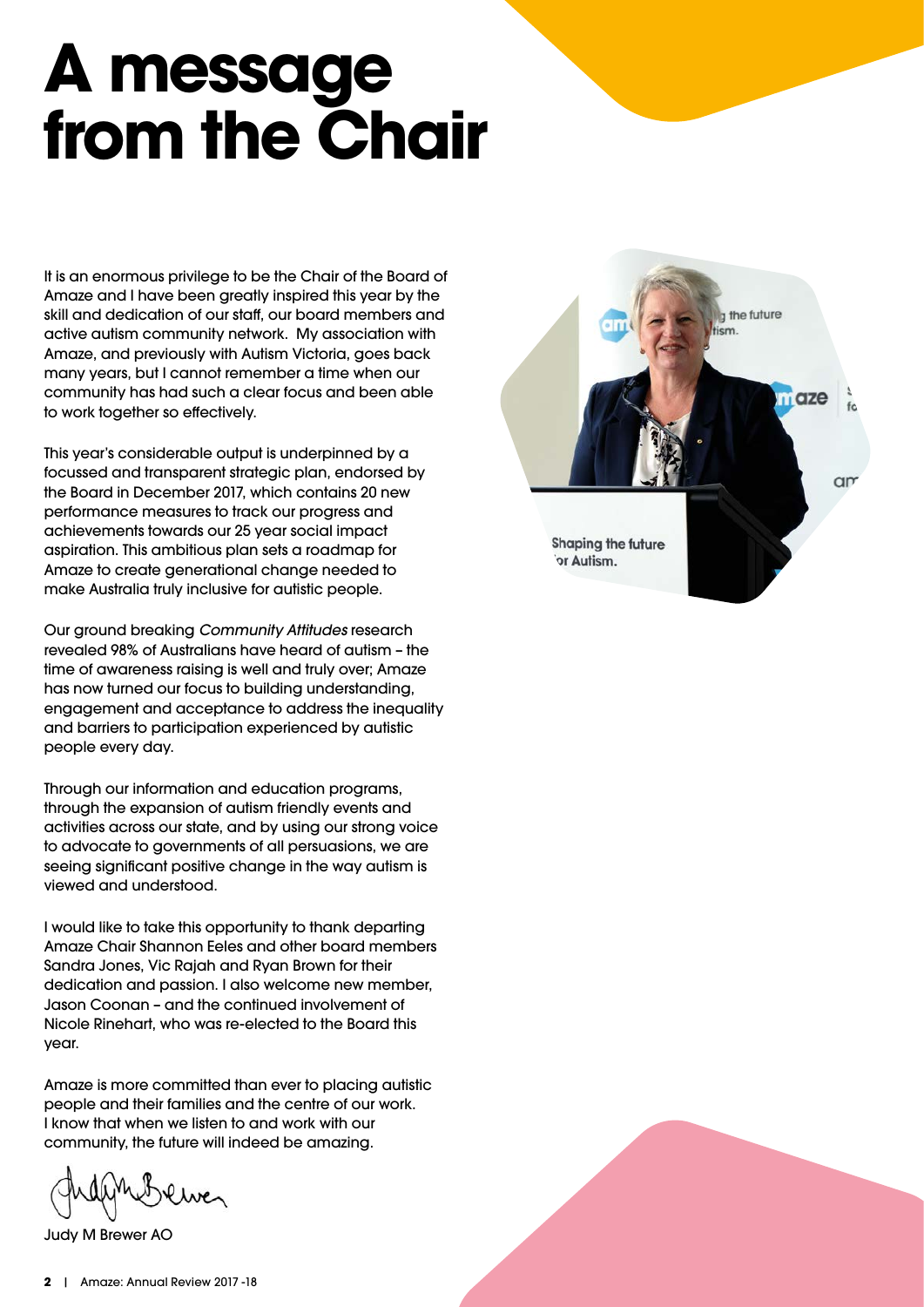# **A message from the CEO**

Since joining Amaze in 2014, one of my main priorities was to conduct research to determine what the wider community understood about autism. If we are to change attitudes and behaviours and increase understanding, we need to know where to start and be able to measure our progress. In May 2018, Amaze released data from its *Community Attitudes and Experiences* research studies; this Australia-first research revealed that 85% of Australians have personal contact with an autistic person, but that their understanding of how to support autistic people was limited. The extent of discrimination, stigma and inappropriate behaviour towards autistic people and their families was stark – 52% stated they felt socially isolated and 4 in 10 often didn't leave their home. The research generated a huge level of media coverage, with autistic advocate Prue Stevenson appearing in television news and the research being reported on in newspapers and on TV and radio nationally.

Amaze was actively advocating to influence government in many ways – most significantly through supporting the Victorian Autism Plan Advisory Group to develop the state plan, and being invited by the Federal Minister for Social Services to join the NDIS Autism Advisory Group. Both these groups provide opportunities to prosecute the priorities of our community and present evidence-based solutions. As the country faces elections in both Victoria and federally in the coming months, Amaze will be actively pushing governments to make commitments to act for autism.

Amaze is dedicated to its principle of placing autistic people and their families at the centre of everything we do. This involves extensive consultation on all areas of our work and appearing in the media for Amaze – but we are also proactively working to increase autistic staff representation; within our small workforce of 25 people, many staff have autistic family members, but in this last financial year I have been thrilled to welcome three autistic people to the Amaze team.

There is much work to be done to build community understanding, engagement and acceptance of autism and autistic people. Our quest is long and our vision is ambitious, but together we will achieve incredible things for autistic people and their families.

Franc Sharline

Fiona Sharkie Amaze CEO

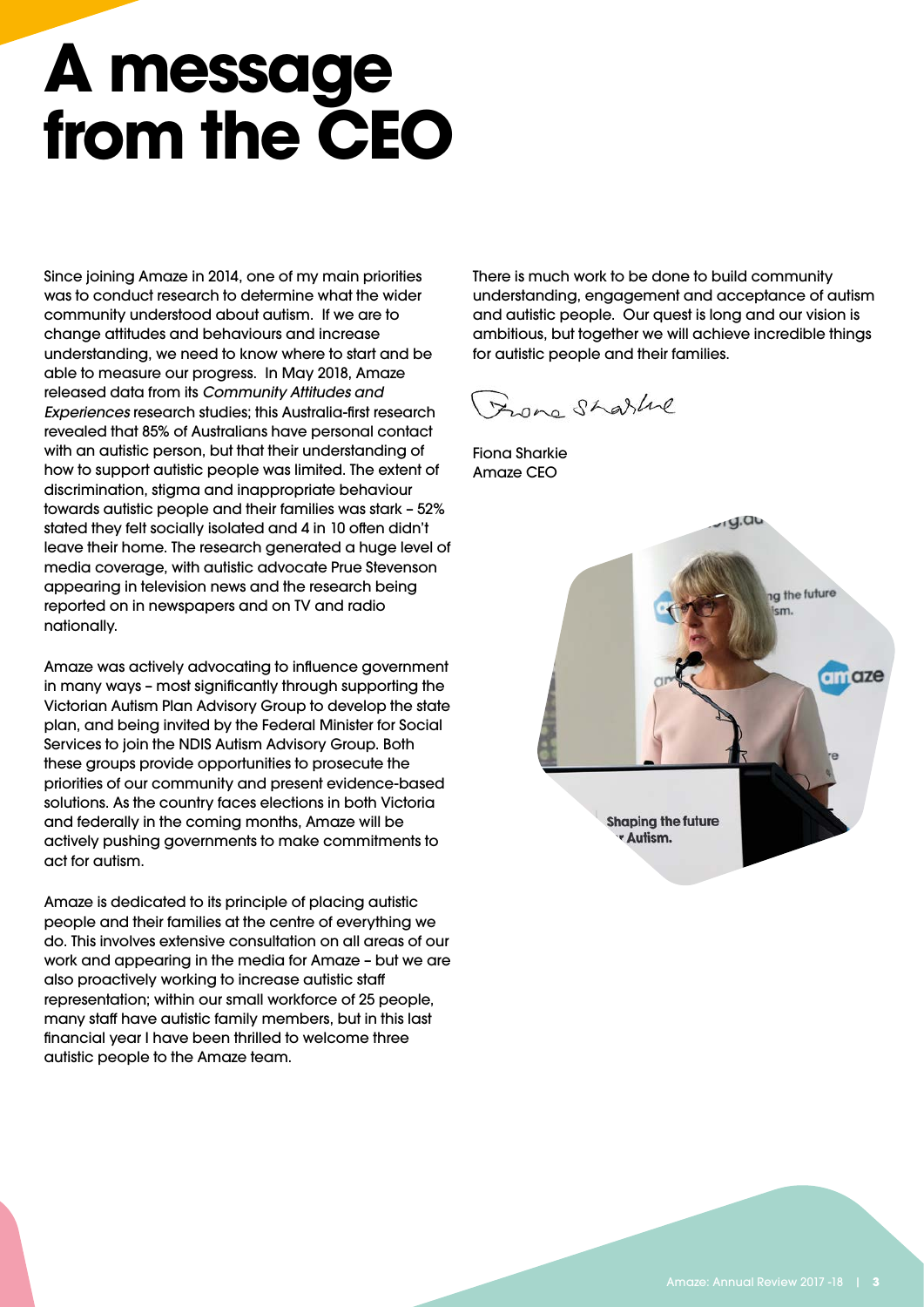## **Our year in numbers**





**community**





**requests to the Autism Information Advisor (AIA) service**





**recommend the AIA service to a friend**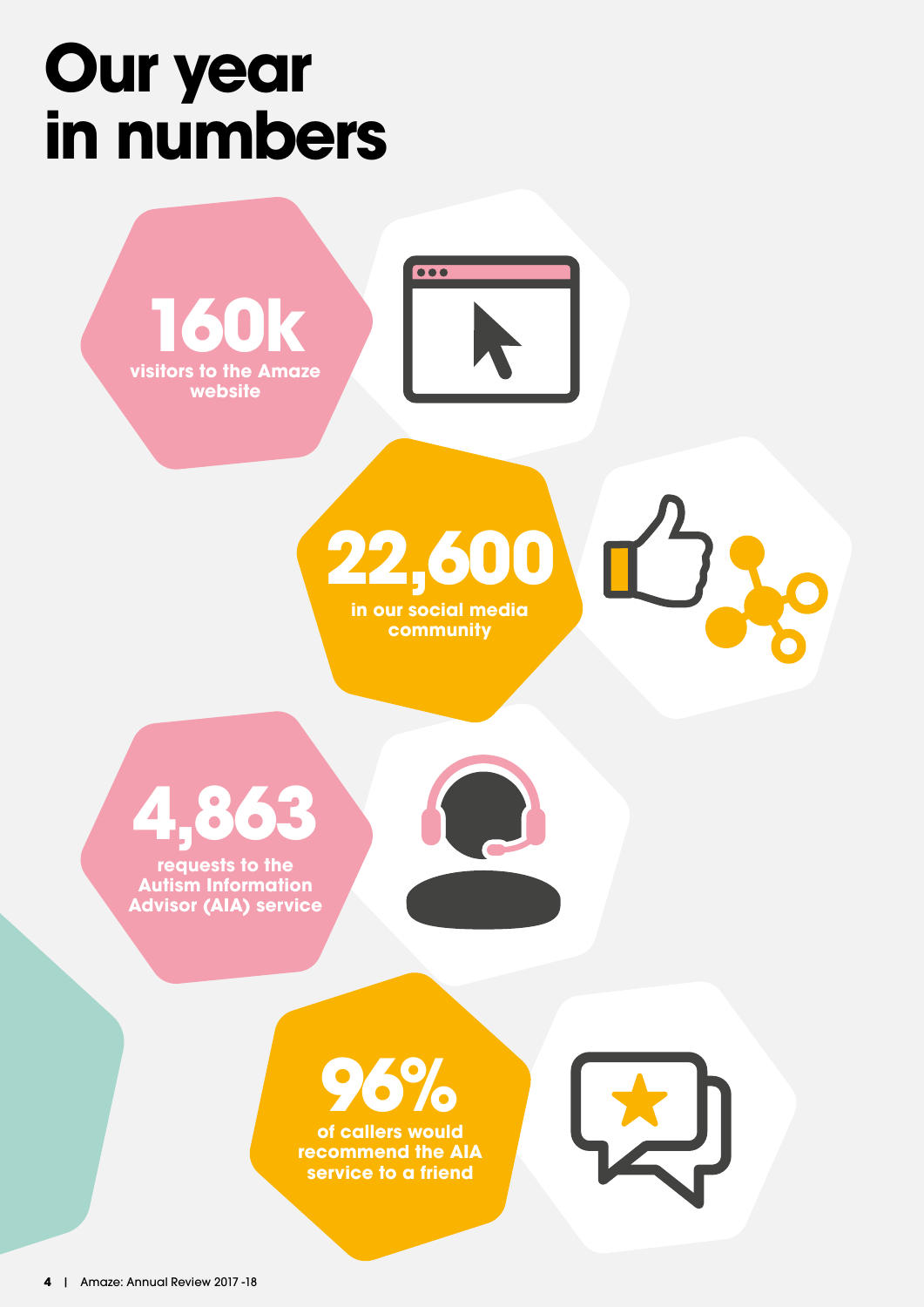**60**

**free and paid forums and workshops - up from 56 last year**



**52**

**Early Days workshops for 451 parents and carers of young autistic children**

 $\overline{1}$ 

 $\mathbf{D}$ 

**2,050 people attended Amaze workshops and forums - up 69% from 2016-17**



**18,000 eSpectrum subscribers**

## **2.9m**

**Spectrospective campaign impressions**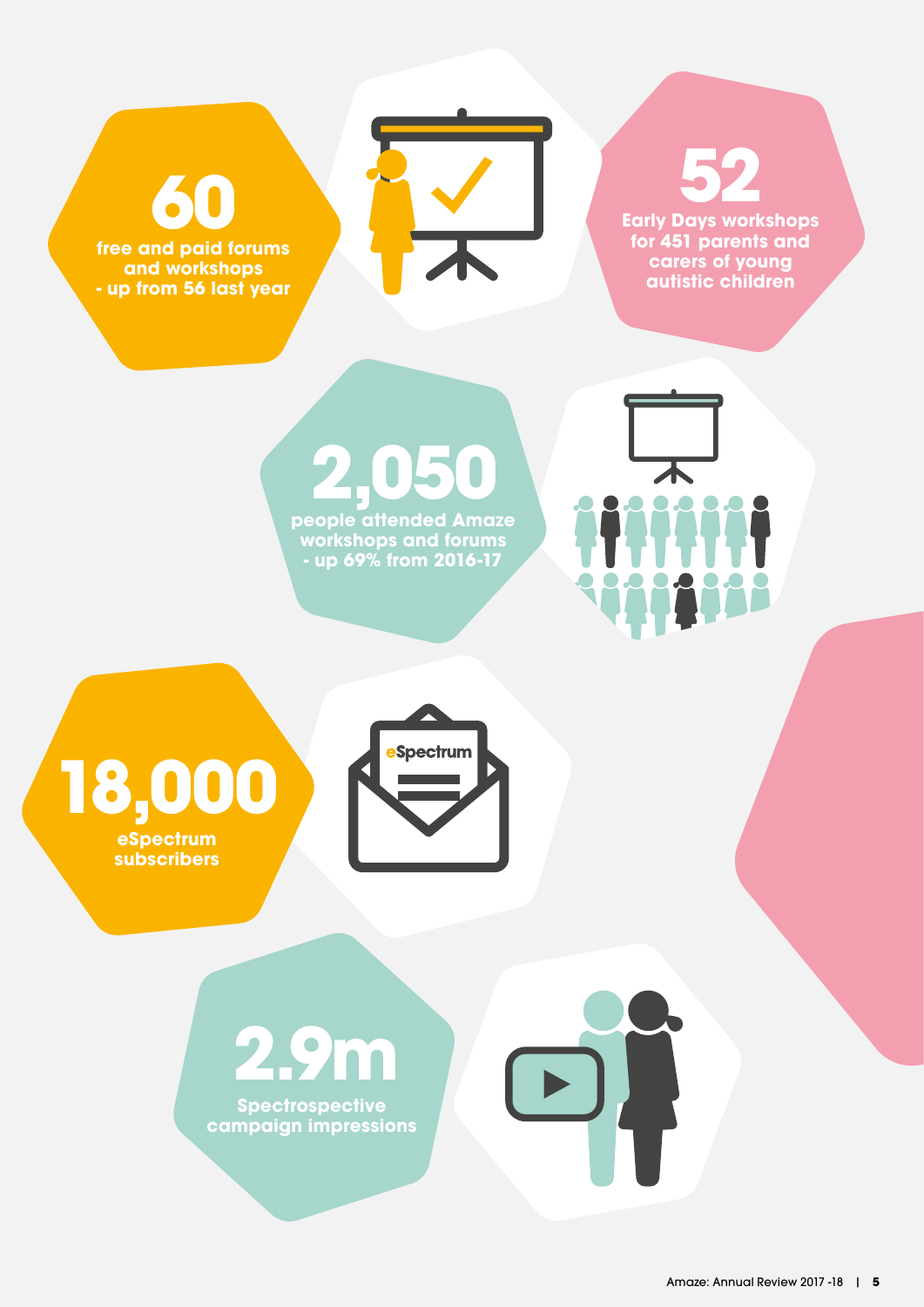## **Outcome 1 Community understanding of autism in Victoria increases over time**

#### **Community Attitudes and Do One Thing for Autism**

In May 2018, Amaze released new research, *Community Attitudes & Behaviours towards Autism* and *Experiences of Autistic People and their Families.* The groundbreaking research revealed 98% of Australians have heard of autism and 85% of people have contact with an autistic person. Despite this widespread awareness and connection, only 29% of respondents said they know how to support an autistic person. And when researchers asked the same question of autistic people, only 4% believed people in the community knew how to support them.

In response to these alarming findings, Amaze launched *Do One Thing for Autism,* a campaign encouraging the community to pledge to do one simple thing to make the world a little bit easier for autistic people everywhere. In May and June 2018, the *Do One Thing* website was visited by 3,146 people.

## **Do Cuange Books Do One Thing** for Autism

### **Spectrospective**

In 2018, with funding from the Department of Education and Training, *Spectrospectiv*e centred on education. With contributions from 35 people the film draws on lived experiences of autistic people to build understanding of how community members can support autistic students in and out of the classroom.

We once again partnered with Village Roadshow, screening *Spectrospective* at 16 cinemas in Victoria and Tasmania on World Autism Awareness Day, with 2,050 people attending the screenings. Val Morgan provided \$15,000 pro-bono advertising to show a *Spectrospective* trailer to more than 16,000 cinema-goers. Through a social media campaign, generously funded by 5point Foundation, we achieved 2.9 million impressions of *Spectrospective* content and 1,000 views of the film online.

Evaluation surveys demonstrated *Spectrospective's* strong impact on the community: the campaign scored 7.8/10 on helping viewers understand the needs of autistic students, and 7.6/10 for showing them ways they could support autistic students.

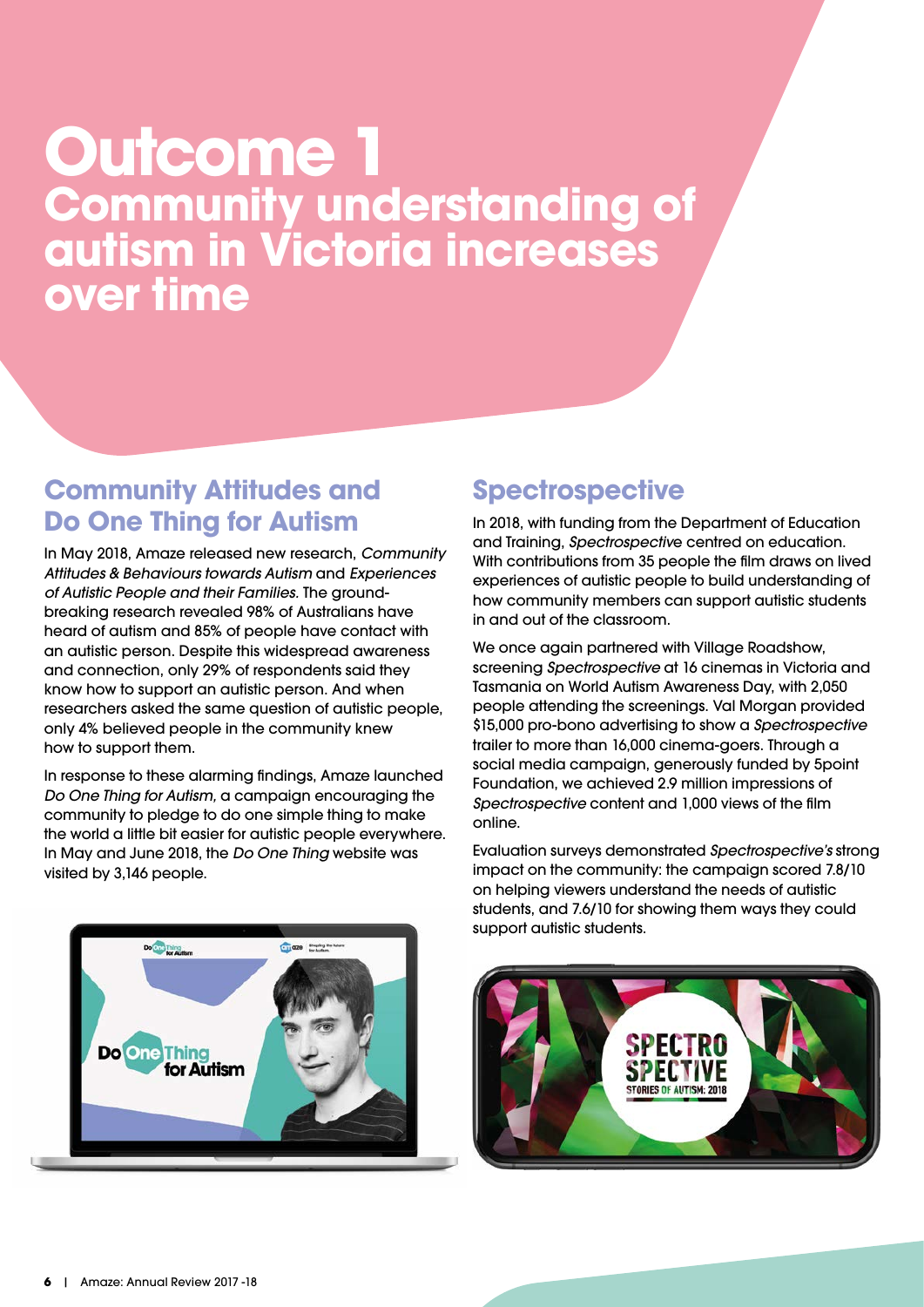#### **Media coverage**

In 2017-18, Amaze continued to work with the media to build their understanding of autism, and capacity to report on autism respectfully and positively.

A significant highlight was the release of the *Community Attitudes* research and the *Do One Thing for Autism* campaign. A rigorous media campaign generated huge interest in the story; we reached more than 3.6 million people through 341 media stories on the research and resulting campaign, with national coverage including The Australian, Herald Sun, ABC News Breakfast and Radio National.

Amaze engaged with the media throughout the year, providing expert commentary as Victoria's peak body and connecting media with the autism community to ensure autistic voices were heard in the news. Amaze and our community were sought for comment on a range of issues, including Don Burke (The Herald Sun, Perth Now, New Daily); Northland Shopping Centre's sensory-friendly initiatives (The Age and ABC); the violent attack on an autistic student in Melbourne (3AW and The Australian); and *Spectrospective* (Herald Sun).

#### **Autism Public Education Campaign**

With the *Community Attitudes* research revealing a dire need for greater public education on autism, Amaze secured funding from the Victorian Government to develop a campaign to build understanding of how to support autistic people in the community. Amaze – in consultation with the autism community as well as Yellow Ladybugs, Asperger's Victoria, I CAN Network, Autism Family Support Association, and Autism Intersections – will develop and test campaign concepts, and produce the campaign in late 2018.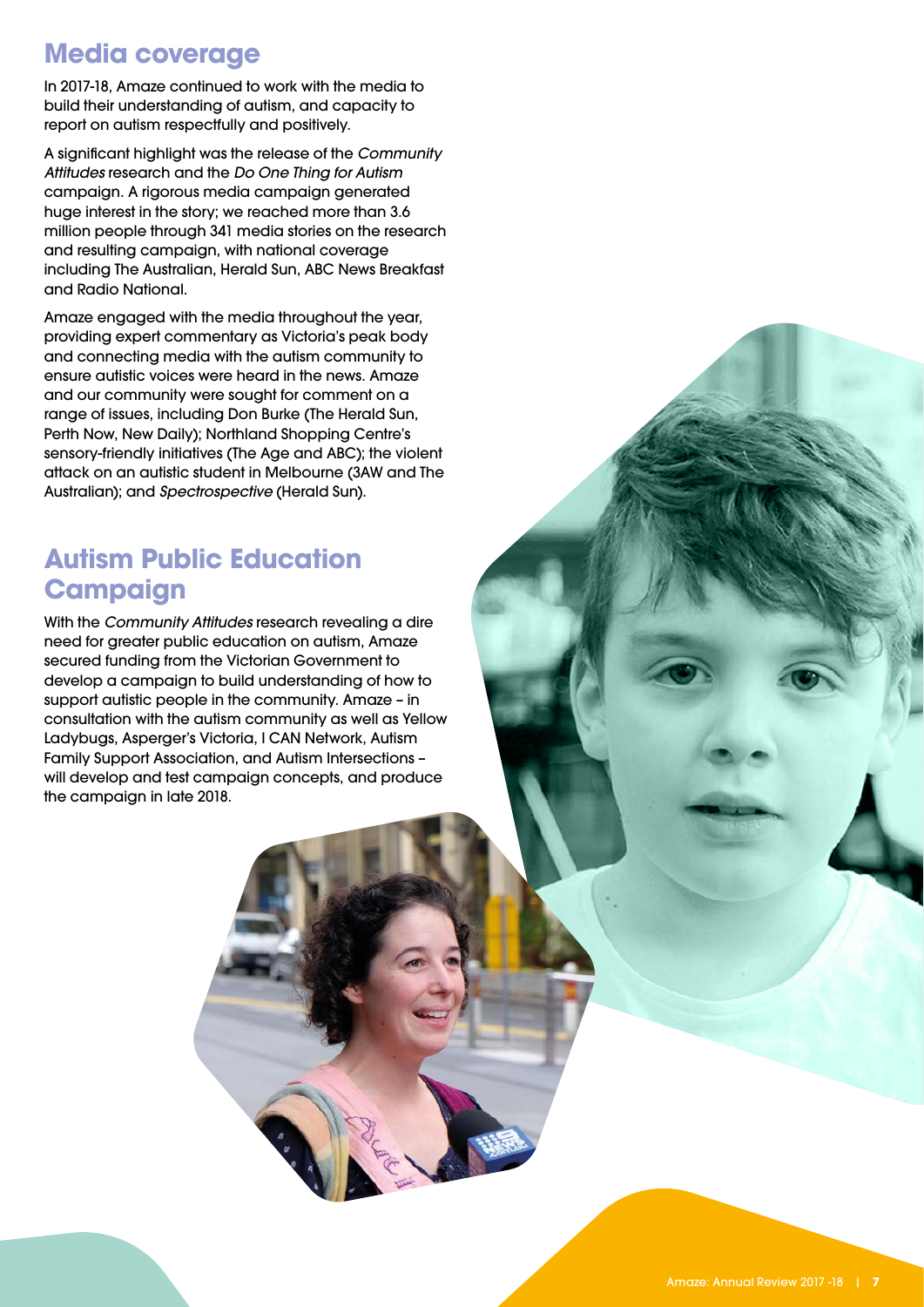### **Outcome 2 Attitudes and behaviour towards autistic people by the Victorian community improves over time**

#### **The 101 Campaign**

Following the Parliamentary Inquiry into Autism report being tabled in May 2017, the Victorian autism community joined together for the first time to advocate to the State Government to commit to the recommendations made in the report.

The *I am for the 101* campaign – developed by Amaze and supported by the I-Can Network, Asperger's Victoria, Autism Family Support Association, Yellow Ladybugs and the Olga Tennyson Research Centre at LaTrobe University – asked our community to sign a petition to Victorian Premier Daniel Andrews, urging him to accept all 101 recommendations from the Inquiry report.

The petition was signed by 5,000 members of the Victorian autism community and made a significant impact in the Government's response to the Inquiry.



#### **Initial government response to the Autism Inquiry and development of autism state plan**

In December 2017, the Victorian Government responded to the Parliamentary Inquiry by committing \$22 million for immediate actions, and the development of a comprehensive five year Victorian Autism Plan.

Amaze was encouraged by the initial funding commitment, which included key initiatives such as developing a public education campaign, a comprehensive education strategy for autistic students, a best practice model for autism peer-support and support to the other autism organisations.

Amaze worked with the government on the established Victorian Autism Plan Advisory Group to develop the Victorian Autism Plan for the remainder of 2017/18, including facilitating several focus groups for autistic people with complex needs and participating in numerous consultation forums to provide ideas and suggestions for the development of the Plan.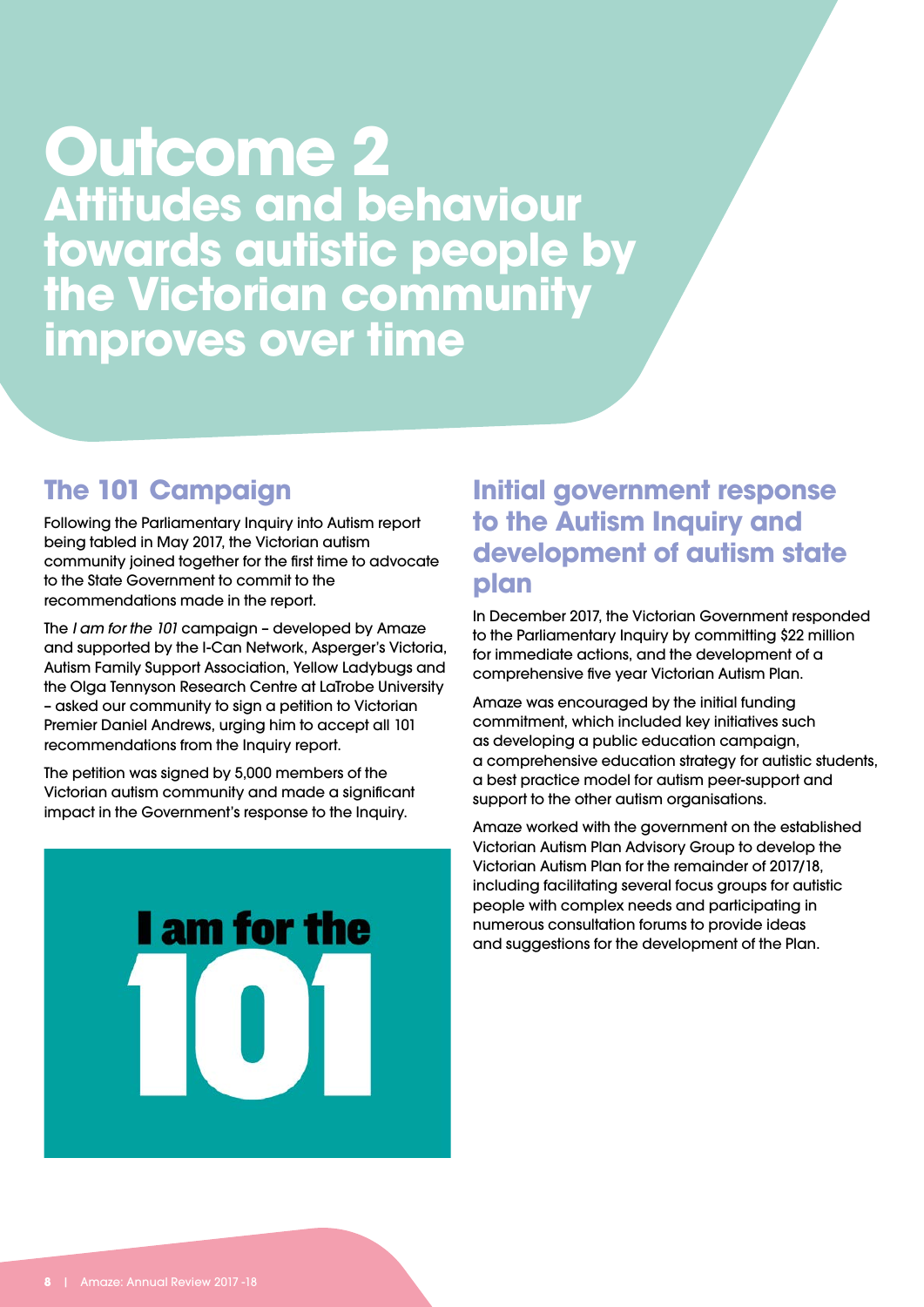### **Amaze's NDIS Advocacy**

Autism continues to be the largest diagnostic group within the National Disability Insurance Scheme, with 29% of all participants identifying as autistic. Amaze has been strongly advocating for improvements to the NDIS to ensure autistic people are getting the services and supports they need.

In May 2018 following an error made by the NDIS to alter the eligibility requirements for autism, Amaze made the strong case that the NDIS needs to better engage with the autism community. In response, the Minister responsible for NDIS at the time, The Hon. Dan Tehan MP, announced the establishment of an Autism Advisory Group, consisting of Amaze, the Co-operative Research Centre for Living with Autism (Autism CRC), Autistic Self-Advocacy Network - Australia and New Zealand (ASAN), Australian Advisory Board on Autism Spectrum Disorder (AABASD) and the Australian Autism Alliance.

### **Amaze position papers**

In December 2017 the Amaze Board approved a suite of evidence-based position papers developed in collaboration with the autism community which outline Amaze's position on key issues including: assessment and diagnosis; education; NDIS; employment; mental health; autistic women and girls; and restrictive interventions.

You can read the position papers at www.amaze.org.au/about-us/policy/position-statement

#### **Other submissions and inquiries**

Amaze developed submissions into the following Inquiries:



| l Submission                                                                                    | <b>Recommendations</b><br>made by Amaze | <b>Adopted</b> |
|-------------------------------------------------------------------------------------------------|-----------------------------------------|----------------|
| <b>Productivity Commission's NDIS Costs</b>                                                     | 13                                      |                |
| <b>Autism CRC Draft Diagnostic Guidelines</b>                                                   | 15                                      |                |
| Victorian Education Committee Inquiry into Career Advice Activities<br>I in Victorian Schools   | 4                                       |                |
| Federal Joint NDIS Standing Committee Inquiry into Early Childhood<br><b>Early Intervention</b> | 15                                      |                |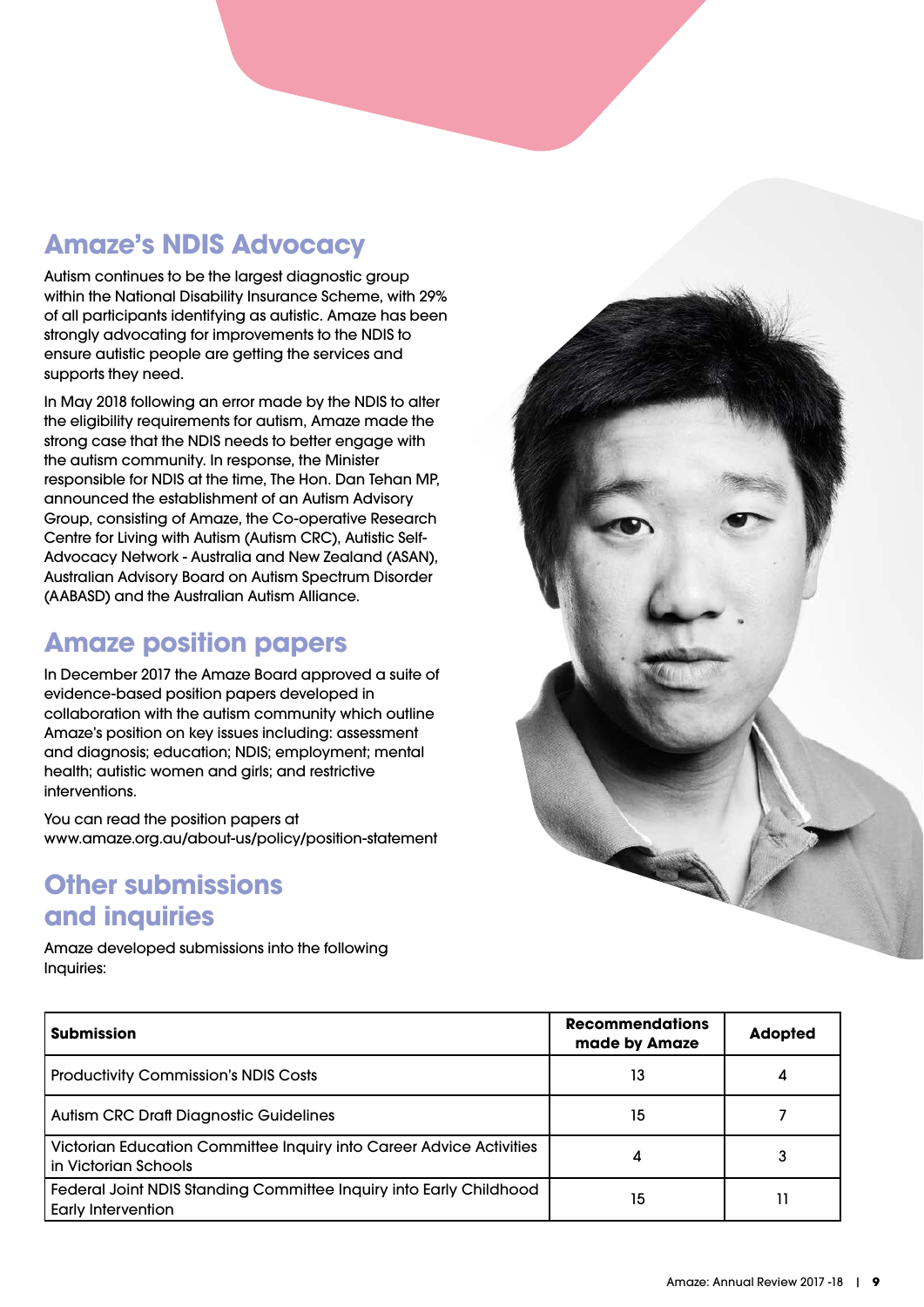## **Outcome 3 Opportunities for meaningful participation and contribution increase for autistic people**

#### **Public forums**

Amaze held three major public forums aimed at building the skills, confidence and networks of autistic people and their families.

*Women and Girls* (October 2017) shone a light on the unique experiences and challenges facing autistic women and girls. The forum featured health professionals, autistic women and the parent of an autistic girl who shared their insights and advice with the audience.

#### *"The presenters were excellent. I found I could relate to pretty much everything they said and it was an affirming experience for me."*

#### -- *Women & Girls* forum attendee

The *Autism & Employment* forum (November 2017) explored many issues, including the business case for employing autistic people, employability skills and how to find work, and autistic people sharing lived experiences of finding work and developing their careers.

*"Above all, helping my son believe that he has something positive and valuable to bring to the workplace. To be able to convey that to him and see that glow of confidence that radiates from his face...just priceless. Great job, Amaze!"*

#### -- *Autism & Employment* forum attendee

*Transition to Secondary School* (June 2018), supported by the Commonwealth Bank Grass Roots Program was aimed at parents of autistic children transitioning to secondary school and teachers looking for ideas on how to support transition. The event covered school-family relationships, school funding, the challenges facing autistic girls in school, and how to support autistic students' learning needs.

*"Many practical tips on helping transition, and good advice on the timing of when communications should take place… Thank you very much for hosting the forum, on what is an important (and anxious) time in the lives of many families living with Autism."*

-- *Transition to Secondary School* forum attendee

#### **Community resources**

Informed by community feedback and suggestions, Amaze develops resources to support autistic people, their families and the wider community. This year, we have created:

• NDIS Readiness Resource update: In response to feedback that some parents, carers and autistic people prefer a paper resource, a printable PDF was created from Amaze's existing online NDIS Readiness Resource.

• Autism Learning Plans: This free resource, funded by Telematics Trust, is designed for parents, teachers and students at mainstream schools. It includes information about autism, learning plans, goals, parent-teacher meetings and rights and rules.

• Sensitive Story Time for Librarians: A free practical guide to creating inclusive story time sessions for autistic children, funded by Newman's Own Foundation.

• Schools Inclusion project: Development of surveys for parents, teachers and school leaders to provide a snapshot of schools' inclusive practice, funded by the Helen Macpherson Smith Trust.

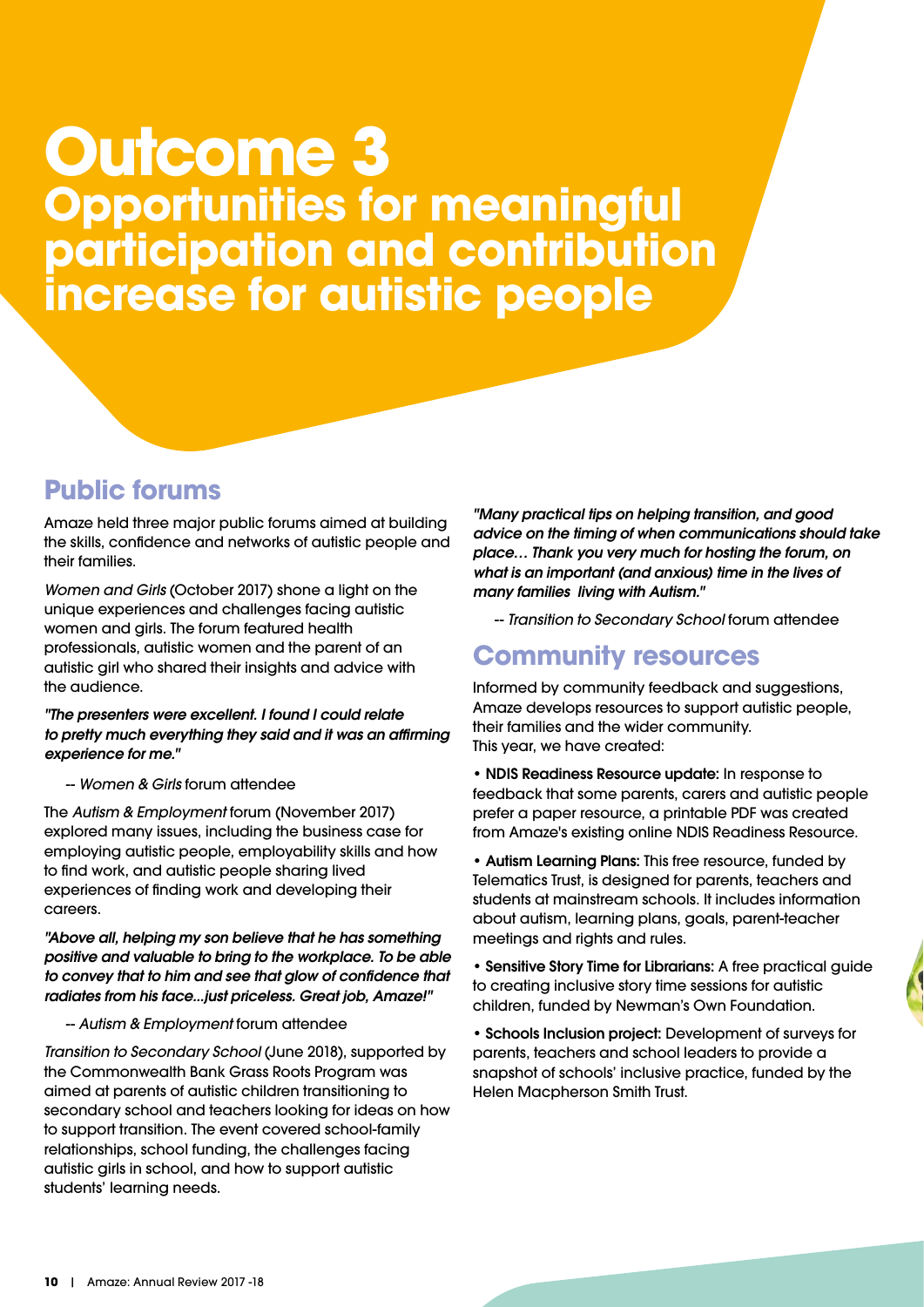#### **Creating autism-friendly places**

Amaze continued to work with public, private and community organisations to build their capacity to delivery autism-friendly experiences. This year, some highlights include:

• Legoland: Revision of social scripts, environmental audit and training for 50+ staff prior to aid in their sensory friendly sessions.

• Arts Centre Melbourne: Partnered for a relaxed performance of *The Curious Incident of the Dog in the Night-Time*, which was attended by more than 500 people. Autism training was delivered to 200+ theatre staff, and a social script was created.

• Disney: Partnered to hold a relaxed performance of *Aladdin* at Her Majesty's Theatre, with over 600 people in attendance. Training was delivered to 40 volunteers and 50 theatre staff, and a social script was created.

• National Gallery of Victoria (NGV): Developed four social scripts and conducted an environmental audit ahead of NGV's *MoMA: 130 Years of Modern and Contemporary Art* exhibition.

• Parks Victoria: Created social scripts for five parks: Jells Park; Buchan Caves; Tidal River; Serendip Sanctuary; and Wilsons Promontory as part of Parks Victoria's move to ensure greater accessibility.

• ACMI: Conducted for an environmental audit ahead of running a sensory-friendly session of the *Wonderland*  exhibition, and provided autism awareness training to ACMI staff.





### **Making Amaze a more inclusive workplace**

#### Autism, ableism and disability

As part of our commitment to staff development and the creation of an inclusive workplace, autistic Board member Rachel McNamara presented to Amaze staff on neurodiversity in early 2018. Rachel's presentation provided staff with vital insights into the cultural identity of autistic people, ableism and ableist language, and contemporary views of disability and autism in society.

#### Autistic staff representation

Amaze was very proud and excited to welcome three new autistic people to the team, in key roles across the organisation. This is a first step in our proactive work to increase autistic representation within the Amaze team; we are committed to continuing this growth, and working to make our recruitment practices more autism-inclusive.